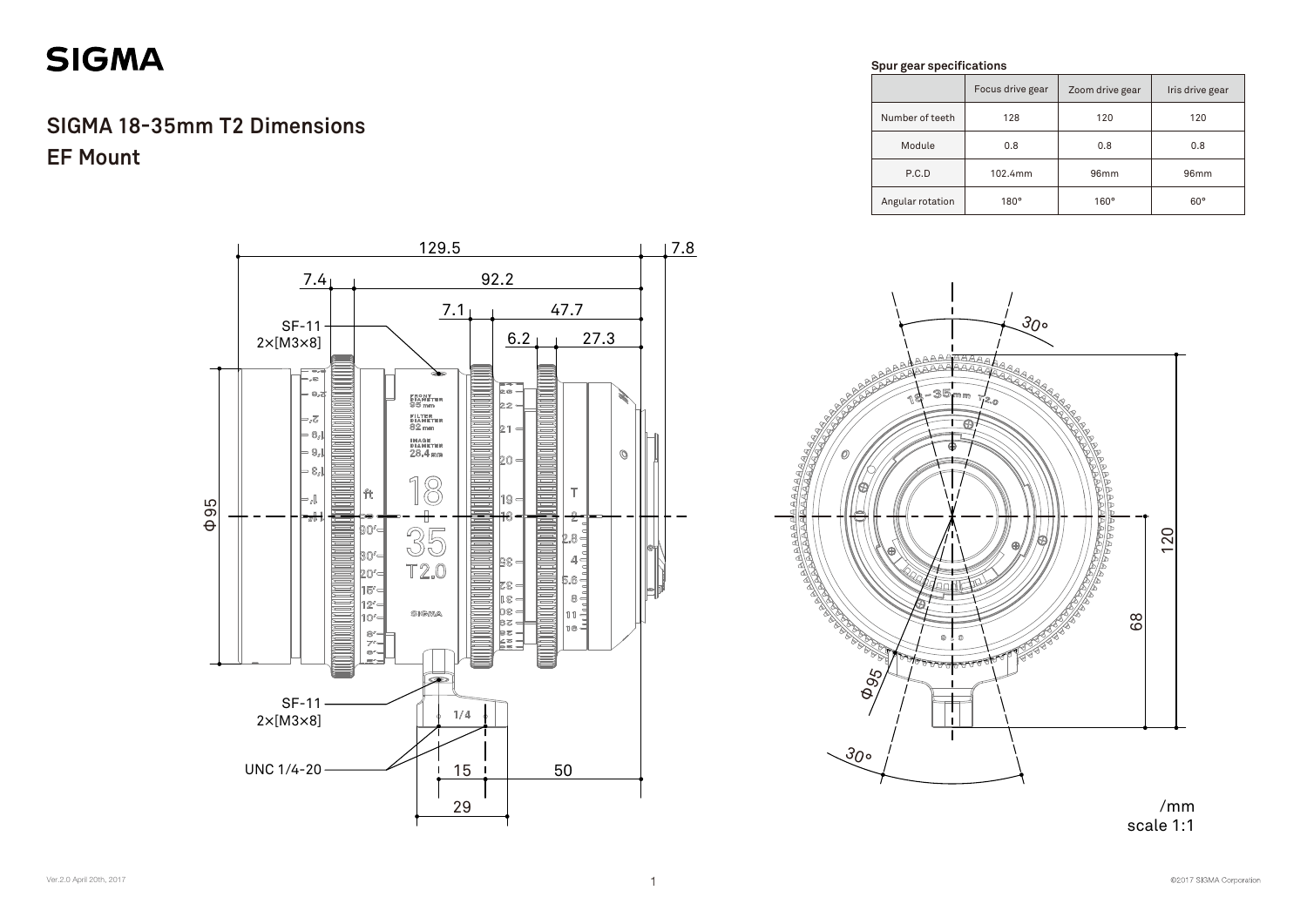### /mm scale 1:1

|                  | Focus drive gear | Zoom drive gear | Iris drive gear  |
|------------------|------------------|-----------------|------------------|
| Number of teeth  | 128              | 120             | 120              |
| Module           | 0.8              | 0.8             | 0.8              |
| P.C.D            | 102.4mm          | 96mm            | 96 <sub>mm</sub> |
| Angular rotation | $180^\circ$      | $160^\circ$     | $60^\circ$       |

# **SIGMA**

Φ95



**Spur gear specifications** 

**ABAAA** 

3

 $\blacksquare$ 

 $\overline{r}$ 



## **E Mount SIGMA 18-35mm T2 Dimensions**